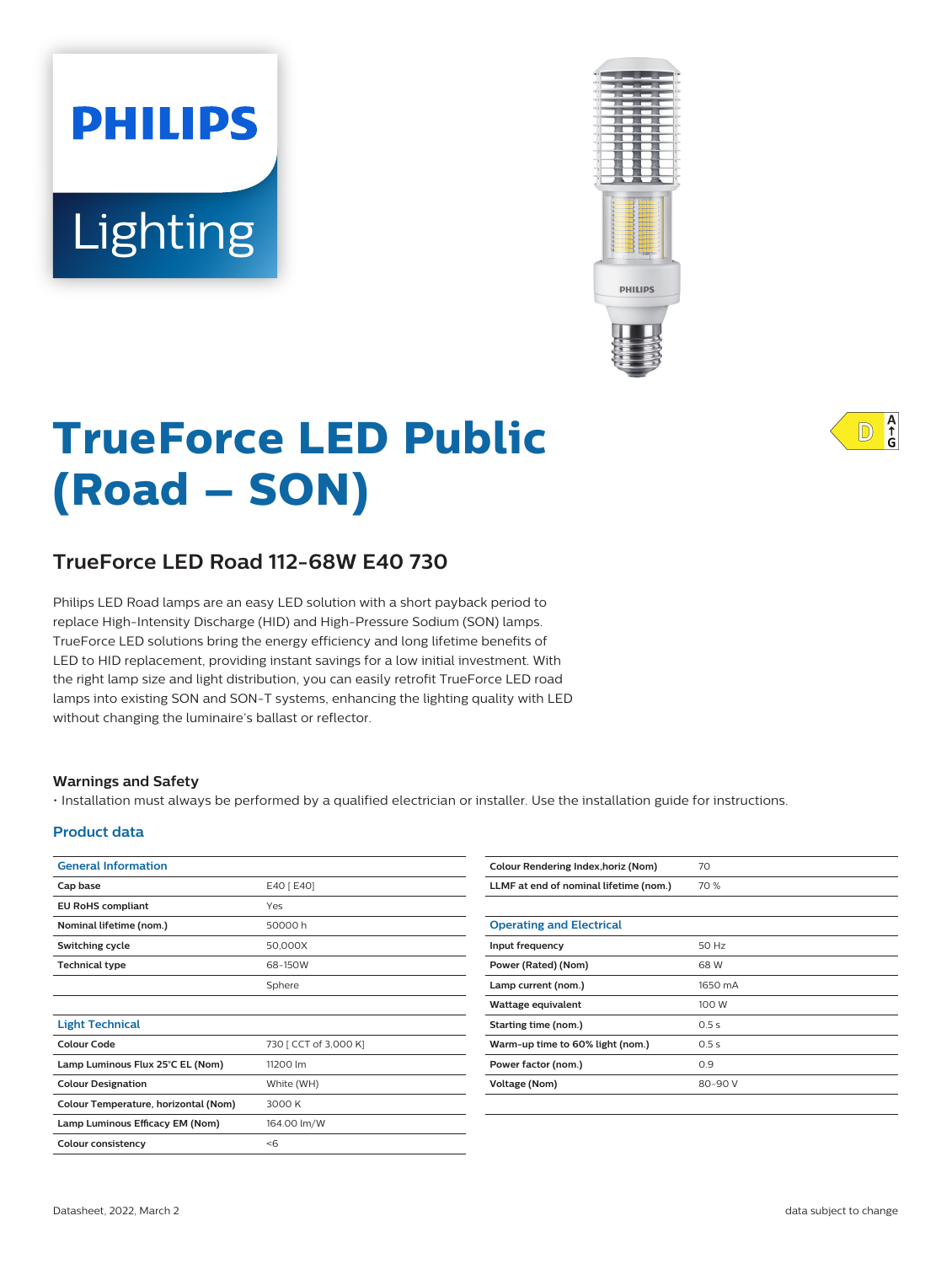## **TrueForce LED Public (Road – SON)**

| <b>Temperature</b>                 |        |
|------------------------------------|--------|
| T-Case maximum (nom.)              | 103 °C |
|                                    |        |
| <b>Controls and Dimming</b>        |        |
| Dimmable                           | No     |
|                                    |        |
| <b>Mechanical and Housing</b>      |        |
| <b>Lamp Finish</b>                 | Clear  |
| <b>Bulb shape</b>                  | Others |
|                                    |        |
| <b>Approval and Application</b>    |        |
| <b>Energy Efficiency Class</b>     | D      |
| Energy consumption kWh/1,000 hours | 68 kWh |
|                                    |        |

|                                   | 465205                             |
|-----------------------------------|------------------------------------|
|                                   |                                    |
| <b>Product Data</b>               |                                    |
| Full product code                 | 871869963908200                    |
| Order product name                | TrueForce LED Road 112-68W E40 730 |
| EAN/UPC - product                 | 8718699639082                      |
| Order code                        | 929002007602                       |
| SAP numerator - quantity per pack |                                    |
| Numerator - packs per outer box   | 6                                  |
| <b>SAP material</b>               | 929002007602                       |
| SAP net weight (piece)            | 0.432 kg                           |

#### **Dimensional drawing**



TrueForce LED Road 112-68W E40 730 71 mm 262 mm

**Product D C**

**TrueForce LED Road 112-68W E40 730**

#### **Photometric data**



**LEDTrueForce SON-T 115klm E40 730 LEDTrueForce SON-T E40 68W**

 $150^\circ$ 180  $150^\circ$ .<br>10  $120^\circ$ 20° - 1  $90^\circ$ 90  $60^\circ$ 60  $\overline{(cd/1000\text{lm})}$  $\overline{0}$  $-0.180^{\circ}$  $90 - 270^{\circ}$